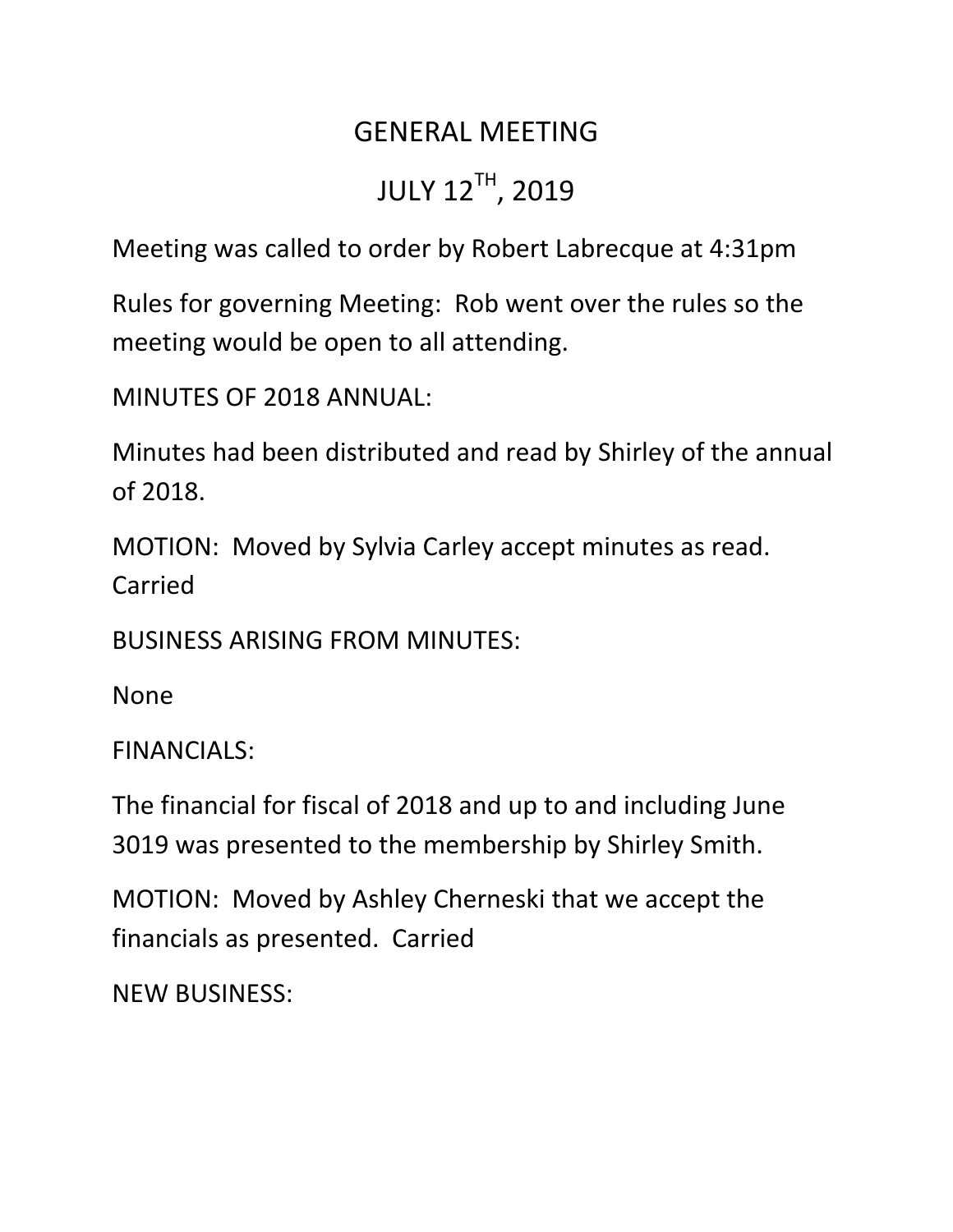1) New Bylaws for the STCPA: Herb Cox spoke to the changes in the new bylaws for the STCPA. Discussion followed in regards to the changes

MOTION: Moved by Wendy Stables that we accept the New Bylaws of the STCPA . Carried

- 2) Team Points & Individual for the year: Discussion followed in regards to all points. Individuals cannot carry points from #1 to #2 etc. they remain at the number they were earned. No changes in regards to team points in the year end.
- 3) Sanctions with the CTCPA: discussion in regards to only sanctioning half the penning to save sending money to the CTCPA. No change
- 4) Handicap Incentives in the 3 Classes: Discussion was is the 1 second in both rounds too much!!

MOTION: Moved by Sylvia Carley that we have the handicap as ½ second in each round.-For the montion-21, Against-7-Carried

MOTION: Sylvia Fick moves that we leave the handicap as is. For the motion-8, Against the motion-19-denied

5) Pennings on long weekends. Discussion

MOTION: Moved by Donna Weekes we hold no sanction Pennings on Long weekends. Carried